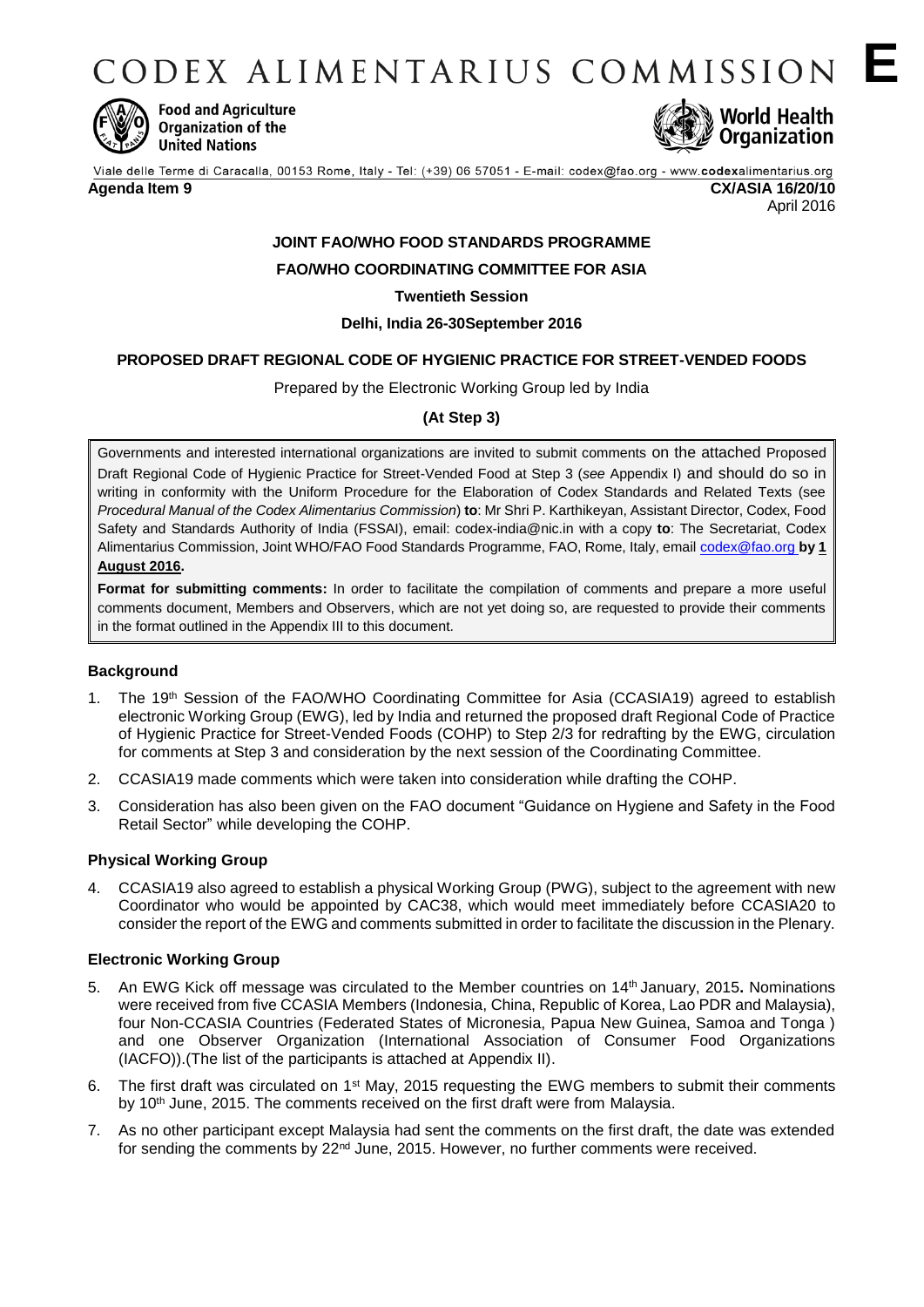- 8. The comments submitted by Malaysia on the first draft were taken into consideration and the 2<sup>nd</sup> draft which was circulated on 7<sup>th</sup> July, 2015 requesting EWG members to submit their comments by 20<sup>th</sup> September, 2015.
- 9. The comments on the 2<sup>nd</sup> draft were received from Republic of Korea and Malaysia. Most of the comments were considered, however, comments from Malaysia related to Section 3 General requirements, sub section 3.2 Registration of street food vendors, 3.3 Conditions for Registration and Section 4 Stake holders/ Partners in Street Food Vending, sub section 4.2 Consumers, were kept in the square brackets for further discussion.
- 10. The 2<sup>nd</sup> draft was revised again and was forwarded to EWG members on 18<sup>th</sup> January, 2016 requesting members to comments before finalizing the EWG report.
- 11. Only Malaysia commented on the revised 2<sup>nd</sup> draft. Most of the comments were accepted and only comment on section 4.2 Consumers was not considered and might be discussed in the PWG.

#### **Recommendations**

12. The EWG recommends that CCASIA consider the proposed draft Regional Code of Hygienic Practice For Street-Vended Foods (Asia), as attached in Appendix I, with a view to progress it through the Codex step procedure,.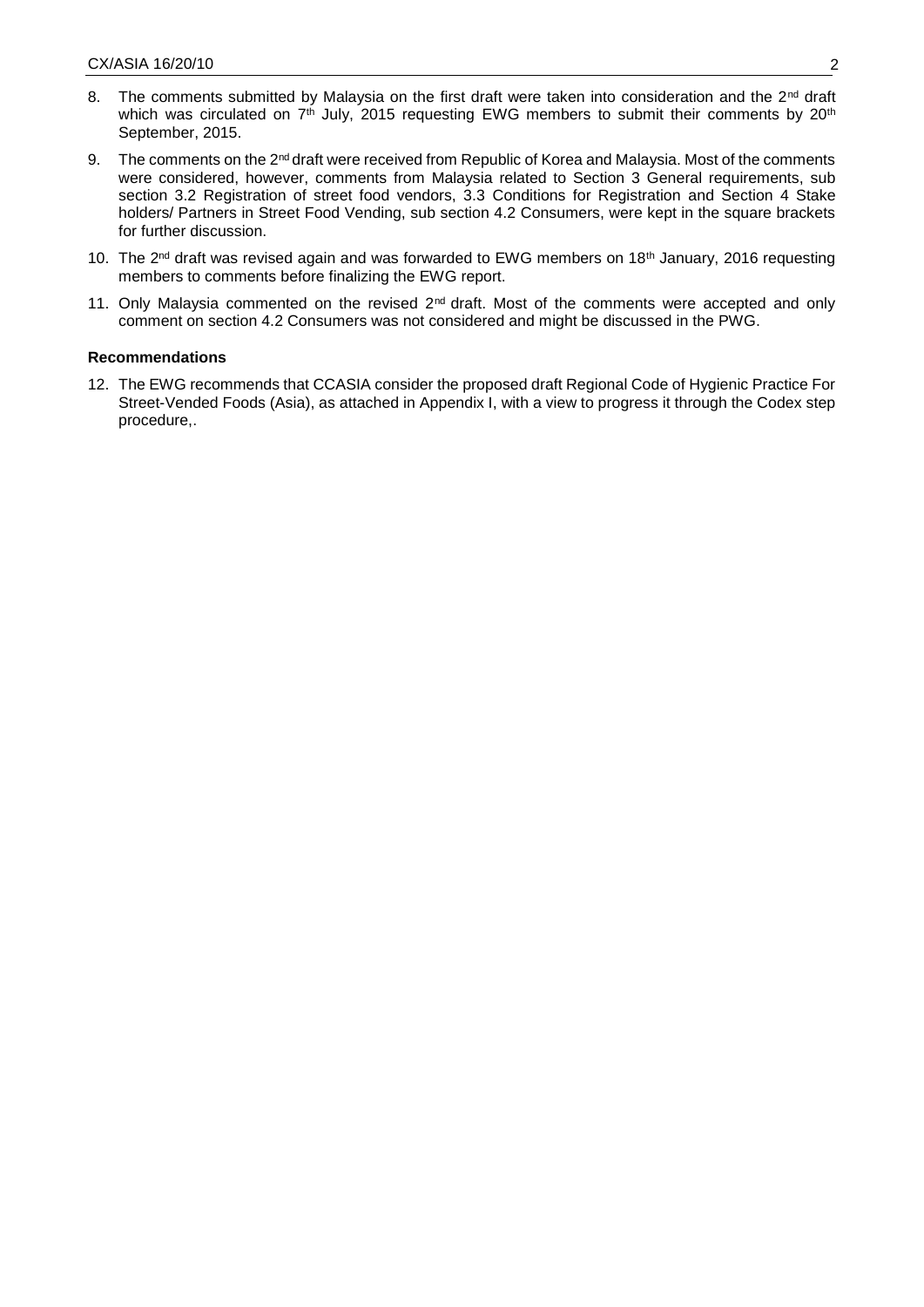**APPENDIX I**

# **PROPOSED DRAFT REGIONAL CODE OF HYGIENIC PRACTICE FOR STREET- VENDED FOODS IN ASIA**

**(at Step 3)**

| <b>CONTENT</b>                                           | PAGE NO                 |
|----------------------------------------------------------|-------------------------|
| <b>INTRODUCTION</b>                                      | 4                       |
| <b>SECTION 1-OBJECTIVES</b>                              | 4                       |
| SECTION 2-SCOPE, USAGE AND DEFINITIONS                   | 4                       |
| 2.1 Scope                                                | 4                       |
| 2.2 Use                                                  | $\overline{\mathbf{4}}$ |
| 2.3 Definitions                                          | $\overline{\mathbf{4}}$ |
| <b>SECTION 3- GENERAL REQUIREMENTS</b>                   | 6                       |
| 3.1 Rules and Regulations                                | 6                       |
| 3.2 Registration / Licensing of Street Food Vendors      | 6                       |
| SECTION 4- STAKEHOLDERS IN STREET FOOD VENDING           | 6                       |
| 4.1 Street Food Vendors                                  | 6                       |
| 4.2 Consumers                                            | $\overline{7}$          |
| 4.3 Authorities                                          | $\overline{7}$          |
| SECTION 5- LOCATION, DESIGN, STRUCTURE AND APPLIANCES    | $\overline{7}$          |
| 5.1 Street Food Stalls/Carts/kiosks                      | $\overline{7}$          |
| 5.2 Street Food Centres                                  | $\overline{7}$          |
| SECTION 6- MAINTENANCE AND SANITATION                    | 8                       |
| 6.1 Maintenance                                          | 8                       |
| 6.2 Water supply and quality                             | 8                       |
| 6.3 Pest Control                                         | 8                       |
| 6.4 Solid and Liquid Waste Handling                      | 8                       |
| <b>SECTION 7-EQUIPMENT &amp; APPLIANCES</b>              | 8                       |
| SECTION 8- FOOD PREPARATION, HANDLING, DISPLAY & STORAGE | 9                       |
| 8.1 Raw Materials/ Ingredients and Packaging             | 9                       |
| 8.2 Preparation/ Cooking                                 | 9                       |
| 8.3 Handling and Storage                                 | 9                       |
| <b>SECTION 9-EDUCATION AND TRAINING</b>                  | 10                      |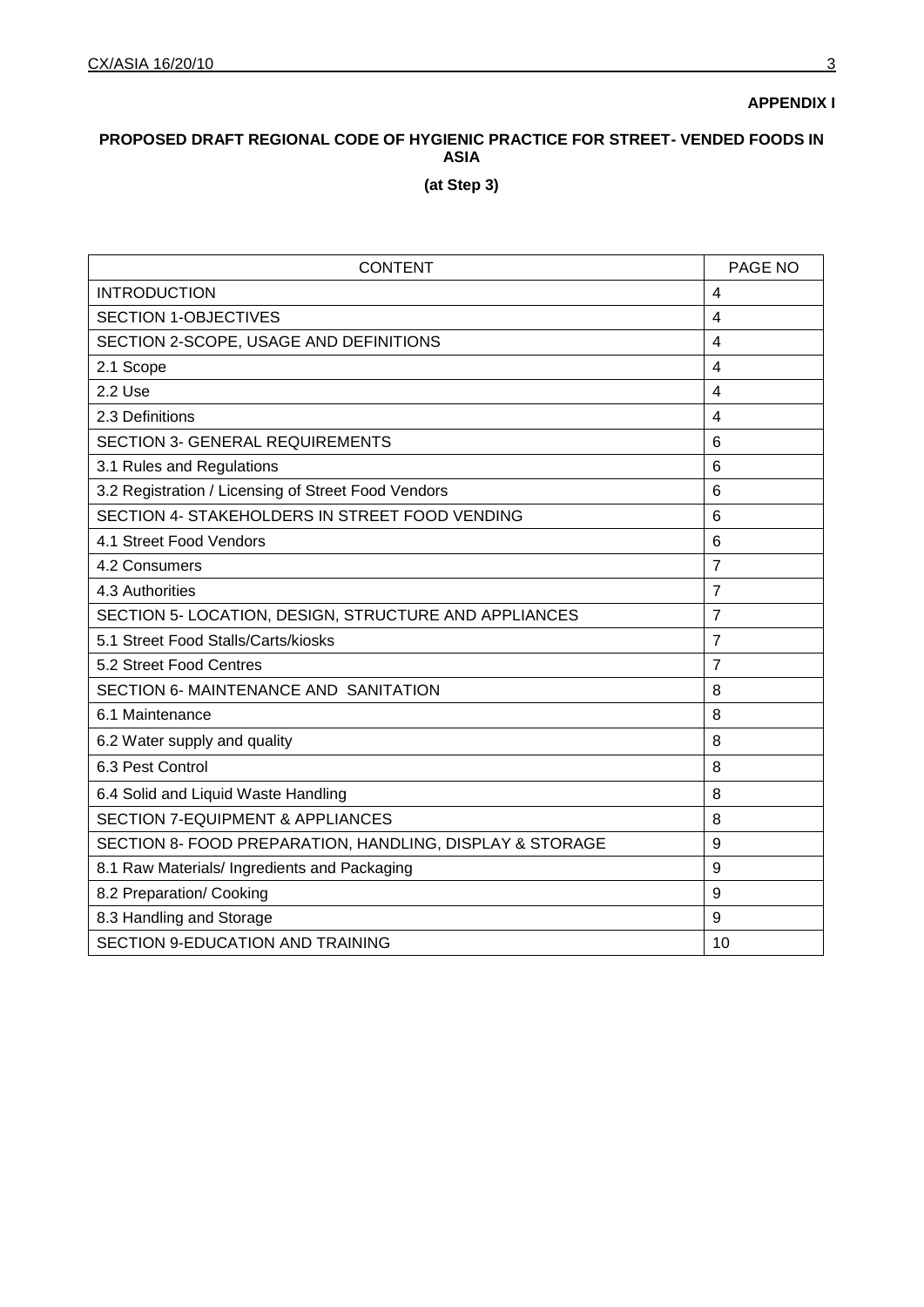# **INTRODUCTION**

1. "Street-vended foods" or its equivalent "street foods" are defined as foods and beverages prepared and/or sold by vendors in streets and other public places for immediate consumption or consumption at a later time**<sup>1</sup>** . Rapid urbanization and population growth, especially in the developing countries, are expected to continue and street-vended foods, which are largely but not exclusively an urban phenomenon, will expand accordingly.

2. Street-vended foods are appreciated not only for their wide variety, unique taste, easy availability but also for the low cost. Street vended foods assure food security for low-income urban populations and provides a livelihood for a large number of workers. They preserve the local culinary traditions of a region/place.

## **SECTION 1 OBJECTIVES**

3. This Code of Hygienic Practice addresses essential hygienic conditions that should be taken into consideration when setting street food control measures.

## **SECTION 2 SCOPE, USAGE AND DEFINITIONS**

## **2.1 Scope**

4. This Code defines the general hygienic practices required to be followed to make the street foods safe. It will be useful for all the three major stakeholders (Vendors/ cooks/ other food handlers, consumers and the relevant authorities) who need to be involved to make street foods hygienic.

## **2.2 Use**

5. This Code has been prepared for use by the Asian Countries to improve the overall safety and hygiene of street vended foods and beverages.

## **2.3 Definitions**

For the purposes of this Code of Hygienic Practice, the terms used herein have the following definitions:

## **Clean**

Free from dirt, dust, grease, waste, food residues as well as all other foreign materials and objectionable odour.

## <span id="page-3-0"></span>**Clean Water<sup>2</sup>**

Water that does not compromise food safety in the circumstance of its use.

## **Potable/Drinking Water**[2](#page-3-0)

Treated water , which shall comply with WHO Guidelines for Drinking Water Quality.

## **Contaminant<sup>3</sup>**

Any substance not intentionally added to food or feed for food producing animals, which is present in such food or feed as a result of the production (including operations carried out in crop husbandry, animal husbandry and veterinary medicine), manufacture, processing, preparation, treatment, packing, packaging, transport or holding of such food or feed, or as a result of environmental contamination. The term does not include insect fragments, rodent hairs and other extraneous matter.

## **Cross-contamination**

Transfer of micro-organisms or other harmful substances from one food (usually raw) to another food either by direct contact or by food handlers or through contact surfaces or through air. Cross contamination can also occur when raw food touches or drips on to cooked or ready-to-eat foods.

## **Raw Food**

Food that is not cooked.

# **Crockery/ Cutlery**[2](#page-3-0)

All tools used for food preparation, serving and consumption (whether non-disposable or disposable), and

<sup>-</sup>*<sup>1</sup>Food and Agriculture Organization of the United Nations (FAO), Food for the Cities, Ensuring quality and safety of street foods note sheet.*

*<sup>2</sup>Regional Code of Practice for Street Vended Foods (Near East) (CAC/RCP 71-R-2013)*

*<sup>3</sup>Codex Alimentarius Commission, Procedural Manual twenty- fourth Edition , Section I: Basic Texts and Definitions*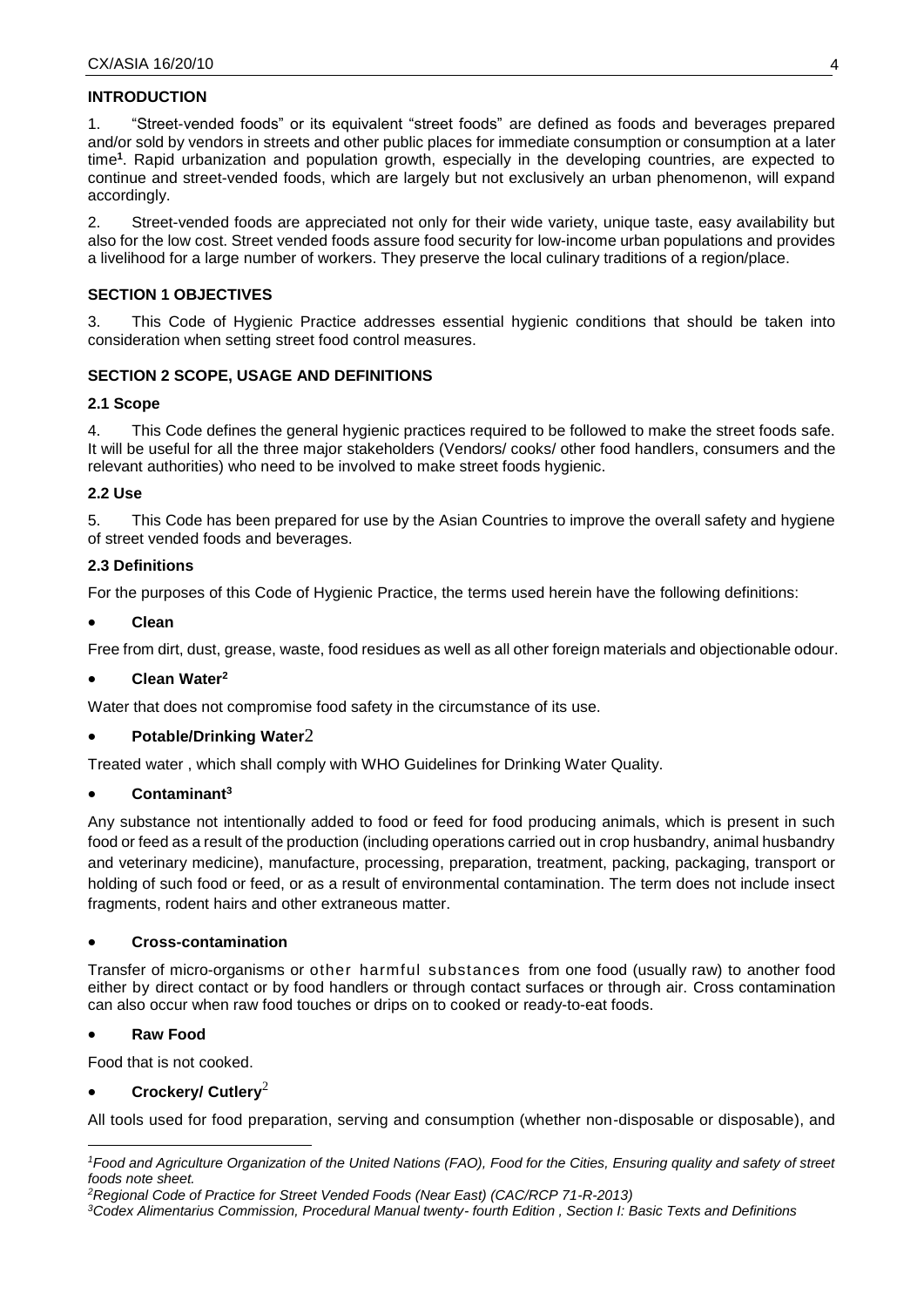they include glasses, plates, dishes, cups, saucers, spoons, forks, ladles, chopsticks etc.

## **Disposable** articles<sup>[2](#page-3-0)</sup>

Any appliances, containers, implements, utensils, napkins, gloves or wrappers that are intended for one time use in the preparation, storage, display, serving or sale of food.

# **Appliances/ Equipment**[2](#page-3-0)

The whole or part of any apparatus, vessels, containers, utensils, machines, instruments or appliances for use in preparing, storing, handling, cleaning , selling or supply/delivery of food.

# **Food contact surfaces**

Any surface that may come in contact with food during its preparation, cooking, holding and serving.

# <span id="page-4-0"></span>**Food handler 4**

Every person handling or coming into contact with food, or with any equipment or utensil used in food handling

## **Food hygiene<sup>3</sup>**

Conditions and measures necessary for the production, processing, storage and distribution of food designed to ensure a safe, sound, wholesome product fit for human consumption.

## **Food Safety<sup>5</sup>**

Assurance that food will not cause harm to the consumer when it is prepared and/or eaten according to its intended use.

## **Impermeabl[e](#page-3-0)** 2

Preventing the passage/ absorption of water and or/fluid.

## **Microorganisms[2](#page-3-0)**

Any microscopic living organism that can cause food-borne disease or food spoilage.

## **Perishable food**

Food which is subject to rapid decay, spoilage and or growth of microorganisms with or without the production of toxins or metabolites when not kept under the required storage conditions (e.g. milk and milk products, eggs, meat, poultry, fish, etc.).

# **Pest[s](#page-4-0) 4**

Insects, birds, rodents and any other animal capable of directly or indirectly contaminating food.

## **Ready-to-ea[t](#page-3-0)** 2

Any food (including beverages) which is ready for immediate consumption (could be raw or cooked, hot or chilled) without further processing at the point of sale.

## **Cook**

<u>.</u>

Individual who cooks food for human consumption.

## **Customer/ Consumer**

A person or group of people who buy the food to eat.

## **Relevant Authority/ Competent Authority**

Any concerned ministry/department/local authorities including municipalities, police and other relevant authorities.

## **Sealed Container**[2](#page-3-0)

Food grade containers such as:

(a) Hermetically sealed containers;

<sup>4</sup> *Code of Hygienic Practice for precooked and cooked foods in Mass Catering* (CAC/RCP 39-1993)

<sup>5</sup> *Regional Guidelines for the Design of Control measures for Street Vended Foods (Africa) (CAC/GL 22R-1997)*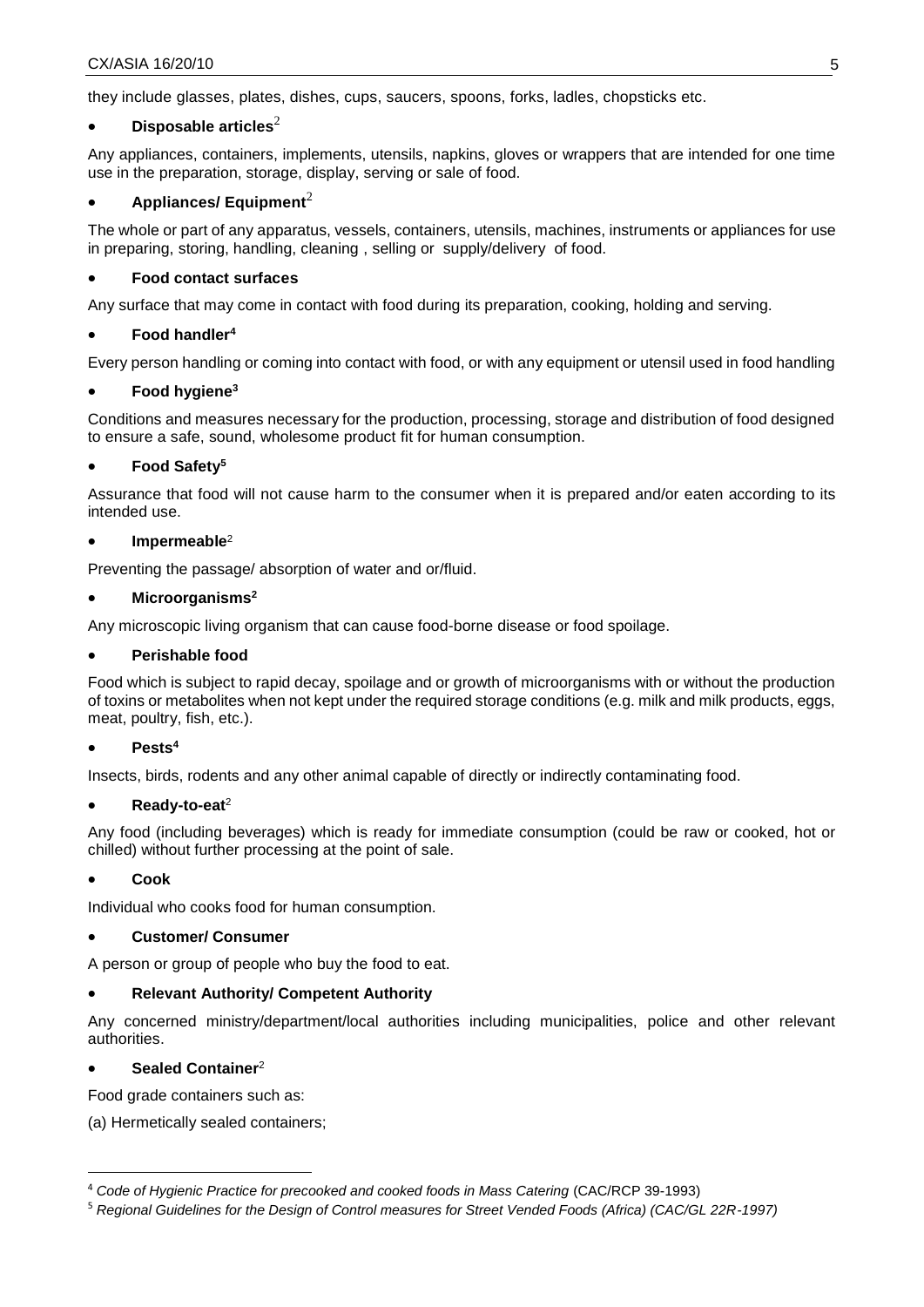(b) Sealed jars, with anchor and crown type closures;

- (c) Milk bottles sealed with aluminium caps;
- (d) Glass jars and bottles with screw caps; and

(e) Cans and suitable racks or cases should be provided for multi-use containers or bottles with seals.

#### **Street food vendor**

Individual selling street foods in street food stalls, kiosks, carts or centers.

#### **Street Food Centre**[2](#page-3-0)

Any public place or establishment designated by the relevant authority for the preparation, display and sale of street foods by multiple vendors.

#### **Street Foods**

Foods and beverages prepared and/or sold by vendors in streets and other public places for immediate consumption or consumption at a later time.

## **Street Food Stall**[2](#page-3-0)

A place where street food is prepared, displayed, served or sold to the public. It includes carts, tables, benches, baskets, chairs, vehicles etc. with or without wheels and any other structure on it or in it.

## **Waste Water**[2](#page-3-0)

Sullage water arising as a result of the activity of street food vendors.

#### **Water Containers**[2](#page-3-0)

Any food grade container with a lid used solely for the purpose of storing and further usage of water that has not been used for any other purpose.

## **SECTION 3 GENERAL REQUIREMENTS**

## **3.1 Rules and Regulations**

6. Appropriate rules and regulations should be drafted in order to be implemented easily with the possibility of controlling the street foods sector as an integral part of the food preparation process. Such rules and regulations can either be elaborated separately or incorporated into existing food regulations.

## **3.2 Registration / Licensing of Street Food Vendors**

7. Where required by the national legislation, street food vendor should have registration/ licensing from relevant authority before starting their business. The registration/Identification proof issued by the relevant authority should be displayed on the cart/ kiosk etc.

8. Relevant authority should issue or renew the registration of any street food vendor who complies with all the requirements of the Code of Hygienic Practice established by the relevant authority.

## **SECTION 4 STAKE HOLDERS IN STREET FOOD VENDING**

9. This section deals with the essential roles and responsibilities of the three important stakeholders.

## **4.1 Street Food Vendors**

- 10. Every street food vendor, during conduct of business should observe the following:
- **Personal hygiene:** The street food vendor should wear clean clothes, clean disposable gloves, hair net etc. The street food vendor should keep finger nails short and clean at all times, and avoid wearing jewellery, ornaments etc. during food preparation. Non-infected cuts and wound should be completely protected by a waterproof dressing that is firmly secured and routinely changed.
- **Hygienic behaviour**: Eating, chewing, smoking and nose blowing should be avoided while handling food. Refrain from any unhygienic practices such as spitting, cleaning nose, ears or any other body orifice, touching any body part, touching mobile phone, currency etc. while handling food. Should not sneeze or cough over or onto the food. Should wash hands thoroughly with soap and clean water before and after handling food, after visiting the toilets, after activity like sneezing, touching any surface.
- **Health of the street food vendors**: Any street food vendor, assistant or food handler, showing any of the following symptoms: jaundice, diarrhoea, vomiting, fever, sore throat with fever, discharge from ear,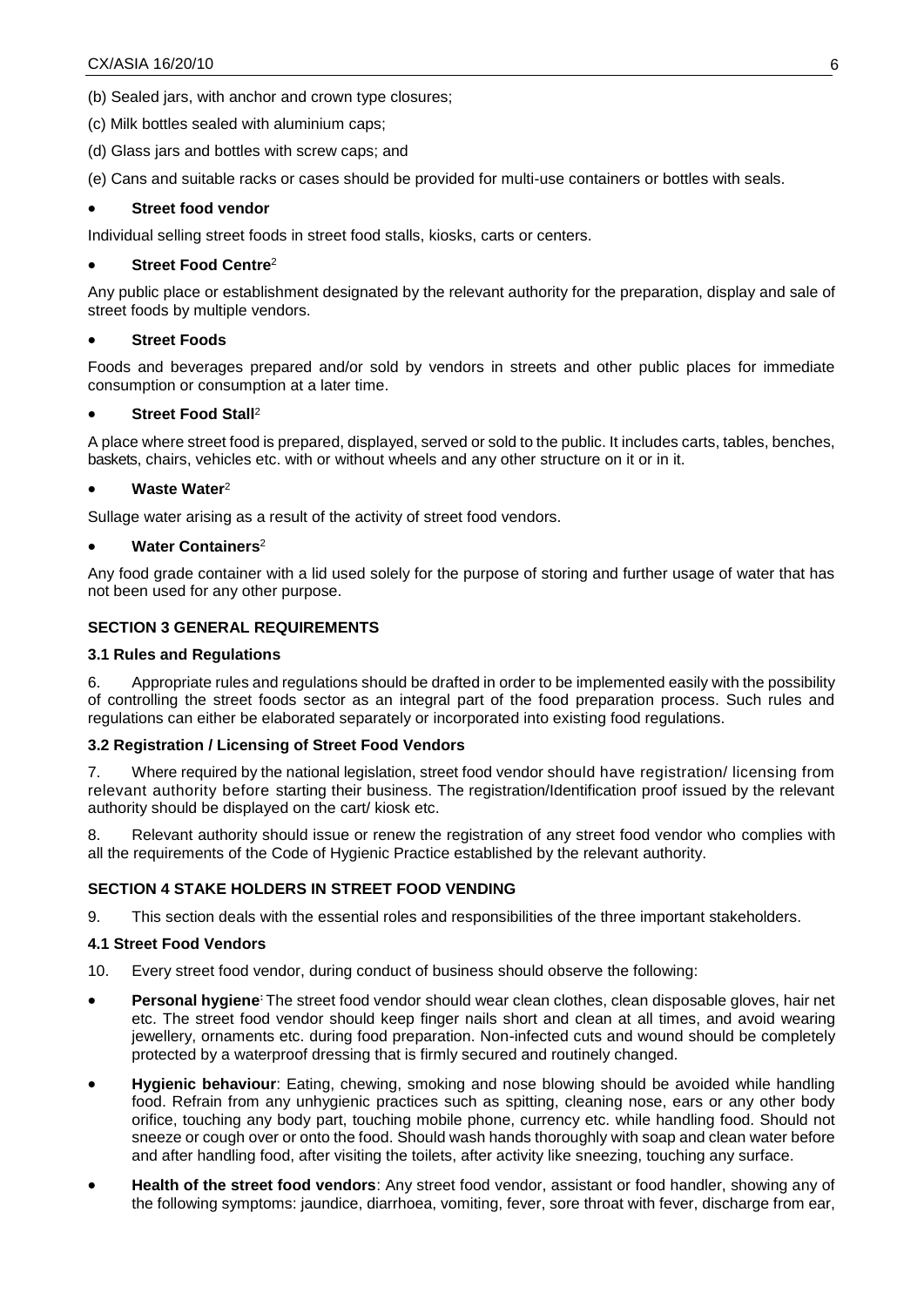eye and nose, visibly infected lesions (boils, cuts, etc.) should not be involved in any food handling activity.

11. The above can be ensured through awareness generation, motivation and trainings.

## **4.2 Consumers**

- 12. Consumers should avoid eating or chewing, smoking, spiting and touching near the displayed food.
- 13. Consumers should not litter the area, should not sneeze or cough near the food.
- 14. Consumers should always throw left overs in the waste bin.

15. Consumers should report to the concerned authorities about unhygienic behaviour of any vendor, if noted.

## **4.3 Authorities<sup>6</sup>**

16. To ensure proper management of street foods, a multi-sectoral approach involving all concerned authorities viz food safety personnel, local body or municipality, urban development department, police etc. is required.

- 17. The authorities should :
- Be aware of food safety regulations.
- Monitor the hygienic status of street foods being sold.
- Monitor the environmental condition, water safety, garbage disposal, etc.
- Generate awareness, motivate and train food vendors and also customers regularly.
- Involve suitable and experienced experts and voluntary agencies in managing awareness generation, motivation and training of vendors and customers.

## **SECTION 5 LOCATION, DESIGN, STRUCTURE AND APPLIANCES**

## **5.1 Street Food Stalls/Carts/Kiosks**

- 18. The structure of the stalls/ carts/kiosks should preferably be approved by the competent authority. Street food stalls should be located in clean, ventilated and non-polluted areas. There should be free accessibility and enough space between kiosks.
- 19. Stalls/carts/kiosks should be covered to prevent contamination of food.
- 20. Stalls/ carts/ kiosks should be made of safe material which can be easily cleaned and disinfected.
- 21. Waste bins should be covered and made of material which could be easily cleaned and disinfected.
- 22. Stall/ cart should have separate storage spaces for raw and cooked food.
- 23. Sanitation facilities with water should be provided for vendors and customers at safe distance away from the food handling area at the stalls.
- 24. There should be appropriate hand washing facilities with water, soap and other cleaning agents and the facilities provided should be kept clean and hygienic.

## **5.2 Street Food Centres**

1

- 25. The design of the street food centre should:
- Be reviewed by relevant authority.
- Provide sufficient and adequate space for orderly placement of vendor stalls for food handling, preparation, storing and serving.
- Allow for orderly flow of materials and goods in and out of the centres as this will help to avoid possible sources of food contamination.
- Allow for the proper placement of client facilities such as toilets, hand washing and eating facilities and be located or arranged in a manner that prevents sources of food contamination.
- Provide suitable, sufficient areas for solid waste storage and crockery and appliance cleaning, washing

<sup>6</sup> *Street foods of Calcutta, Food, Nutrition and Agriculture, FAO/ANA, 17/18, I.Chakravorty et al, pg 30-37 (1996).*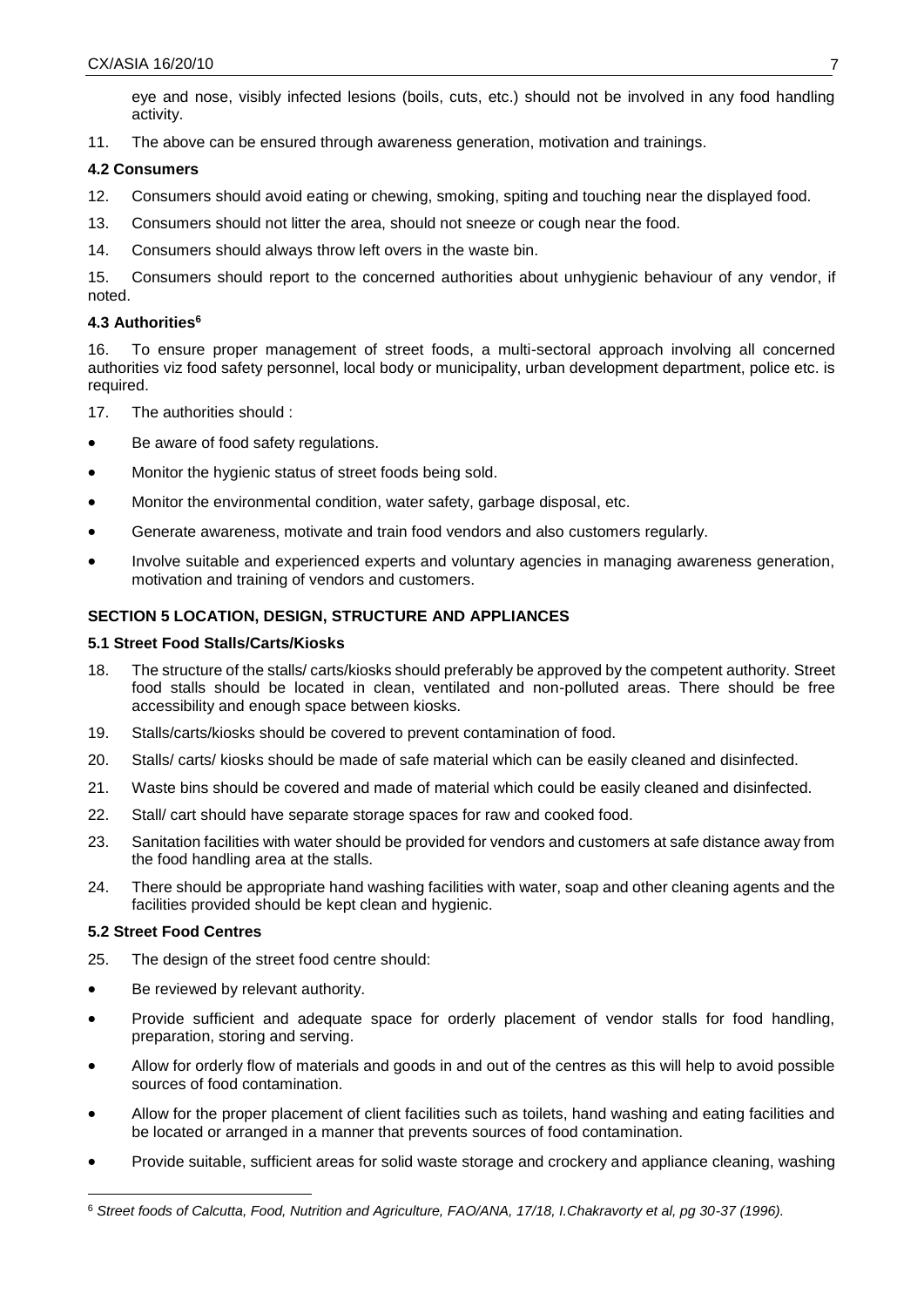and sanitizing. These should be appropriately placed so as not to contaminate food.

- Have smooth cement, glazed title, equipped with properly placed floor drains for the purpose of removing surface water and to facilitate cleaning and sanitizing.
- Have sufficient lighting, properly placed to facilitate food preparations, handling, storage and serving.
- Have smoke hoods above cooking ranges to enable the removal of fuel and cooking gases, smoke and fumes from the centre into the open air.
- Have available ample supply of clean water with adequate facilities for its storage.
- Have appropriate drainage system for waste disposal.

## **SECTION 6 MAINTENANCE AND SANITATION**

#### **6.1 Maintenance**

26. The stalls and work surfaces should be kept in an adequate state of repair so as not to contaminate the food as a result of chipping surfaces, loose nails or breakages.

#### **6.2 Water supply and quality**

- 27. Vendors should have access to clean water.
- 28. Quality of water should be monitored at three points regularly: at source, after collection in containers and at usage points<sup>5</sup>.
- 29. Vendors should be made aware of hygienic use and storage of water and ice.

#### **6.3 Pest control**

30. Every vendor should at all times take appropriate measures to keep his/her stall free from pest to prevent contamination of the food.

31. Any contaminated food should be appropriately disposed of. Contamination of food with pest control materials such as pesticides and with fuel, detergents etc should be prevented.

#### **6.4 Solid and liquid waste handling**.

32. All solid waste should be properly disposed of in suitable containers that are secured with tight fitting lids or placed in waste bins. Collection of garbage by municipalities on a regular basis should be done.

33. Liquid waste like waste water should be drained immediately into drains or sewers and not allowed to accumulate.

## **SECTION 7 EQUIPMENT AND APPLIANCES**

34. All equipment, including containers for storing drinking water, should be made of materials that do not transmit toxic substances, odour or taste, are not absorbent and will not result in food contamination, are resistant to corrosion and capable of withstanding repeated cleaning and disinfection.

35. All equipment, appliances and food cutting surfaces should be kept clean and should be cleaned before and after daily operations and immediately after being used to handle raw food. Only food safe cleaning agents, detergents etc. should be used.

36. The utensils, cutlery, crockery, equipment etc. should be made of food grade material, should be cleaned regularly and should be kept in good condition. Where feasible, disposable material should be used.

## **SECTION 8 FOOD PREPERATION, HANDLING, DISPLAY AND STORAGE.**

#### **8.1 Raw Materials/Ingredients and Packaging**

- 37. All raw materials and ingredients should conform to accepted standards.
- 38. Ice should be made of clean water.
- 39. Packaged food ingredients should be used within expiry dates/ best before date.
- 40. Transportation, storage of food should be carried out in a hygienic manner and preferably should be consumed within specified shelf life.
- 41. Only permitted food additives should be used and in amount not exceeding the levels specified in the relevant regulations.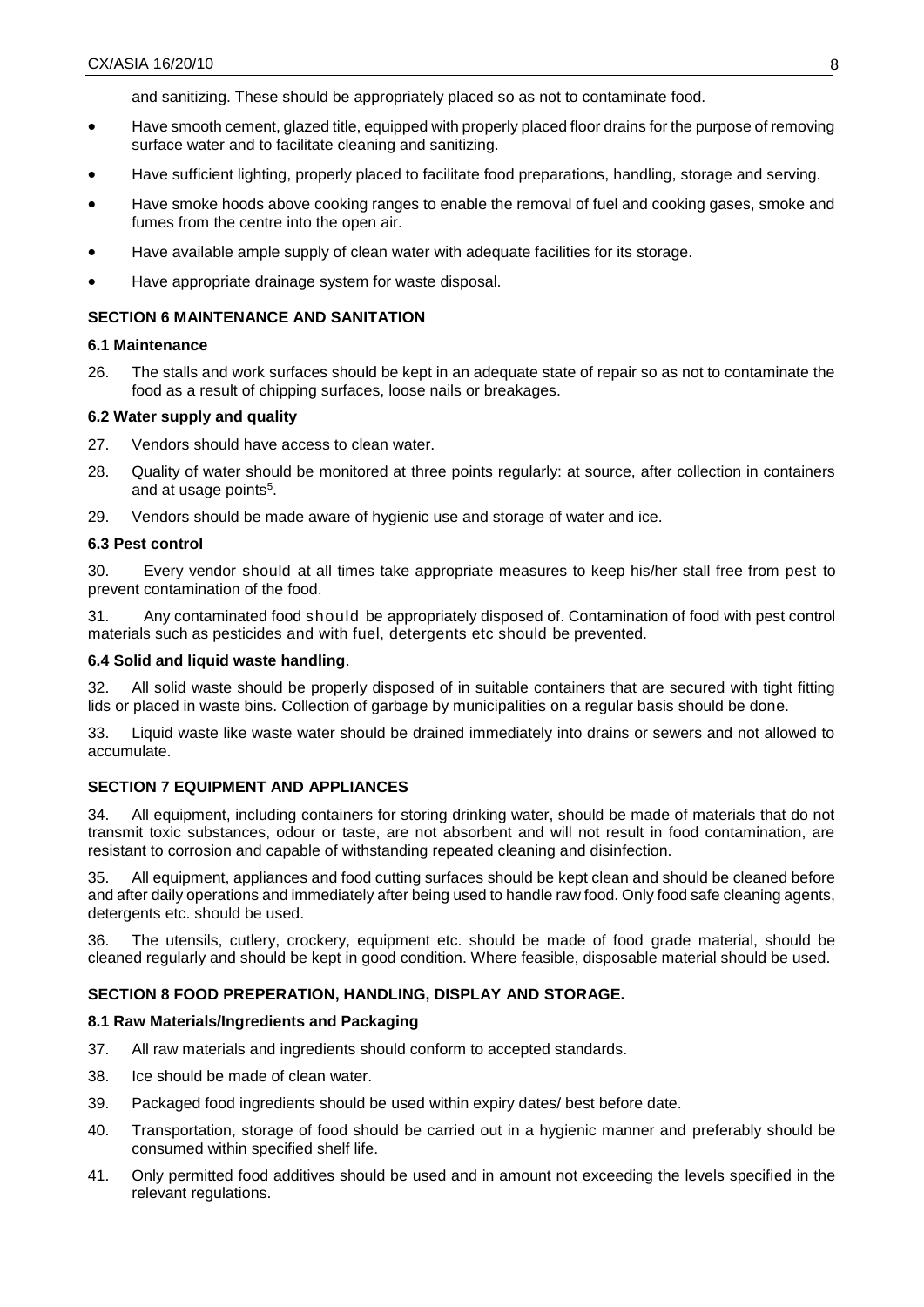## **8.2 Preparation/ Cooking**

42. Only safe raw food should be used in the preparation of street food.

- 43. Raw food should be thoroughly washed in clean water before cooking.
- 44. Frozen food should be thawed only once before cooking.

45. To avoid cross-contamination, raw and cooked food should be handled separately. For this, separate sets of knives and cutting boards should be used.

- 46. Food should be sufficiently cooked or processed in a manner that renders it safe for consumption (time/temperature).
- 47. Cooked food should be re-heated only once before serving.
- 48. Avoid reuse of cooking oil. It is ideal to use oil once only, if possible.
- 49. Where a food is to be served hot, it should be maintained at a temperature above 60<sup>0</sup>C**<sup>7</sup>**
- 50. Cooked food should be kept in a safe place.
- <span id="page-8-0"></span>51. All perishable food not so within 2 hours<sup>7</sup> should be thoroughly heated before serving. However, unsold food beyond 4 hours<sup>[7](#page-8-0)</sup> should be disposed of.

## **8.3 Handling and Storage**

- 52. All food should be covered and protected against dust and dirt.
- 53. Clean and hygienic crockery, cutlery, utensils etc. should be used.

54. Disposable plates, covers, glasses, straws, paper towels, cups, spoons, gloves etc. should be used only once.

55. Take away food should be wrapped in clean, food grade, plastic or paper.

56. Ready to eat raw food should be handled most carefully, kept covered and displayed within a cabinet/ case.

- 57. Leftovers and unsold perishable food should be disposed of hygienically and not used.
- 58. Raw and cooked food should be handled and stored separately.
- 59. Seasoning and sauce should be stored at appropriate temperature.
- 60. Individual containers or packages should be used for serving of food.
- 61. Refrigerate promptly all cooked and perishable food, preferably below  $5^0C^8$ .
- 62. Fuel, detergents, soap etc. should be stored in dedicated containers away from the food handling zone.
- 63. After handling such items, hands should be thoroughly washed before handling food.

## SECTION 9 EDUCATION AND TRAINING

<u>.</u>

64. Every street food vendor, helper, cook or food handler shall undergo basic food hygiene training. Viewed from a general perspective, most foodborne hazards may be prevented by thorough cooking, hot handling, rapid cooling, cold storage, avoidance of cross-contamination or combination of these. Training is to be conducted by the relevant authority or other institutions recognized or approved by the relevant authorities. Street Food Vendors should also be made aware of their responsibility to consumers.

65. The training material can be pictorial with less of texts. The key messages should be reinforced in short and crisp messages and also delivered in local language. The training material may be water proof so that they can refer to it/ keep it/hang it on their food vending cart/stall too. Information Education and Communication (IEC) material can be developed based on scientific knowledge, preferably developed by experts having past hands on experience, with help of competent authority, agency, Government or experienced Non Governmental Organizations (NGOs).

<sup>7</sup> *Five keys to Safer Food Safety Manual -World Health Organization, 2006.*

<sup>8</sup> *INFOSAN Information Note No. 3/2010 - Safety of street-vended food, 30th June, 2012.*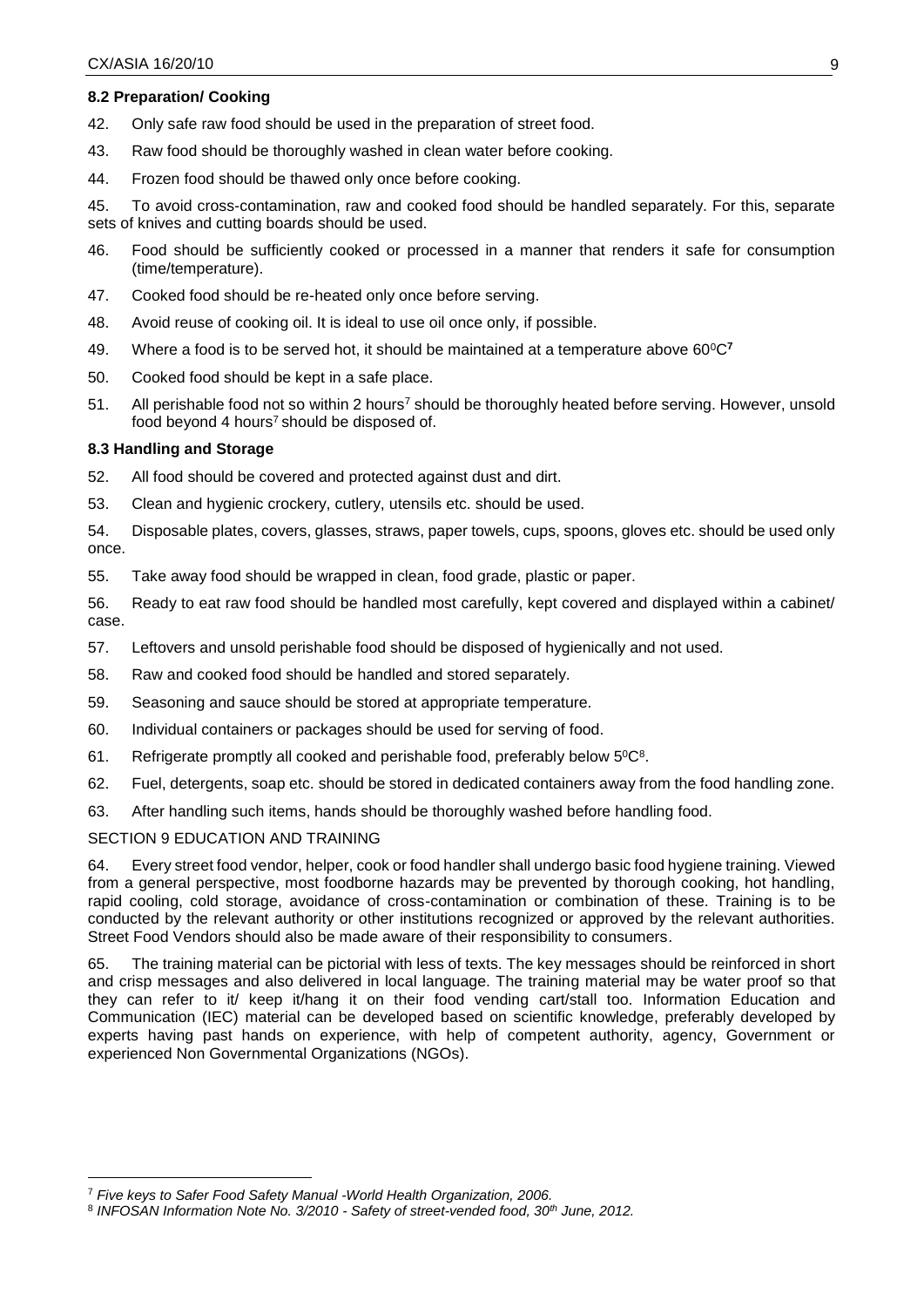## **Appendix II**

#### **List of participants**

**Chair**

#### **INDIA**

Ms. Vinod Kotwal Director National Codex Contact Point Food Safety and Standards Authority of India Ministry of Health and Family Welfare FDA Bhawan, Kotla Road, New Delhi -110002 INDIA Tel: +91-11-23237439 Email: [codex-india@nic.in](mailto:codex-india@nic.in)

#### **CCASIAMEMBERS**

#### **CHINA**

Ms. ZHANG Zhe China National Center for Food Safety Risk Assessment E-mail:- [zhangzhe@cfsa.net.cn](mailto:zhangzhe@cfsa.net.cn)

Mr. LIU Huanchen China National Center for Food Safety Risk Assessment E-mail:- [liuhuanchen@cfsa.net.cn](mailto:liuhuanchen@cfsa.net.cn)

#### **INDONESIA**

Dr. Zakiyah Director for Standard Application System Indonesia Email:codex\_indonesia@bsn.go.id

#### **LAO PDR**

VienghxayVansilalom CCP LAO E-mai[l:codexcontactpoint\\_lao@yahoo.com](mailto:codexcontactpoint_lao@yahoo.com)

#### **MALAYSIA**

Zailina Abdul Majid Senior Principal Assistant Director Malaysia Email: zailina.am@moh.gov.my

NuurulHidahSharipan Assistant Director Malaysia Email: nuurul.hidayah@moh.gov.my

#### **REPUBLIC OF KOREA**

Ministry of Food and Drug Safety(MFDS) Email: [codexkorea@korea.kr](javascript:main.compose()

HyunsukJeong Codex Researcher E-mail:jhs057@korea.kr

#### **NON-CCASIA MEMBERS**

#### **FEDERATED STATES OF MICRONESIA**

Moses E. Pretrick Environmental Health Coordinator| (Codex Contact Point) AFSM Department of Health and Social Affairs P.O. Box PS-70 Palikir, Pohnpei FM 96941 Tel: (691) 320-8300 E-mail: [mpretrick@fsmhealth.fm](javascript:main.compose()

#### **PAPUA NEW GUINEA**

Elias M.Taia Codex Contact Point Point Department of Agriculture & Livestock Email: **[codexcontactpoint.png@gmail.com](mailto:codexcontactpoint.png@gmail.com)**

#### **SAMOA**

**SeveSineiFili** Principal Health Protection & Enforcement Officer Health Protection & Enforcement Division Ministry of Health. Tel: 0685-68100 Email: [SineiF@health.gov.ws](mailto:SineiF@health.gov.ws)

#### **TONGA**

Viliami T. MANU Codex Contact Point Ministry of Agriculture, Food, Forest & Fisheries P.O. Box 14 Tel: 676 37474 Fax: 676 23093 Email : mafsoils@kalianet.to, [codexoffice.tonga@mafff.gov.to](javascript:main.compose()

#### **OBSERVER ORGANIZATION**

#### **International Association of Consumer Food Organizations (IACFO)**

Caroline Smith DeWaal President, IACFO Food Safety Director Center for Science in the Public Interest 1220 L Street, NW Suite 300 Washington, DC 20005 Phone (202) 777-8366 fax (202) 265-4954 E-mail:- [cdewaal@cspinet.org](javascript:main.compose()